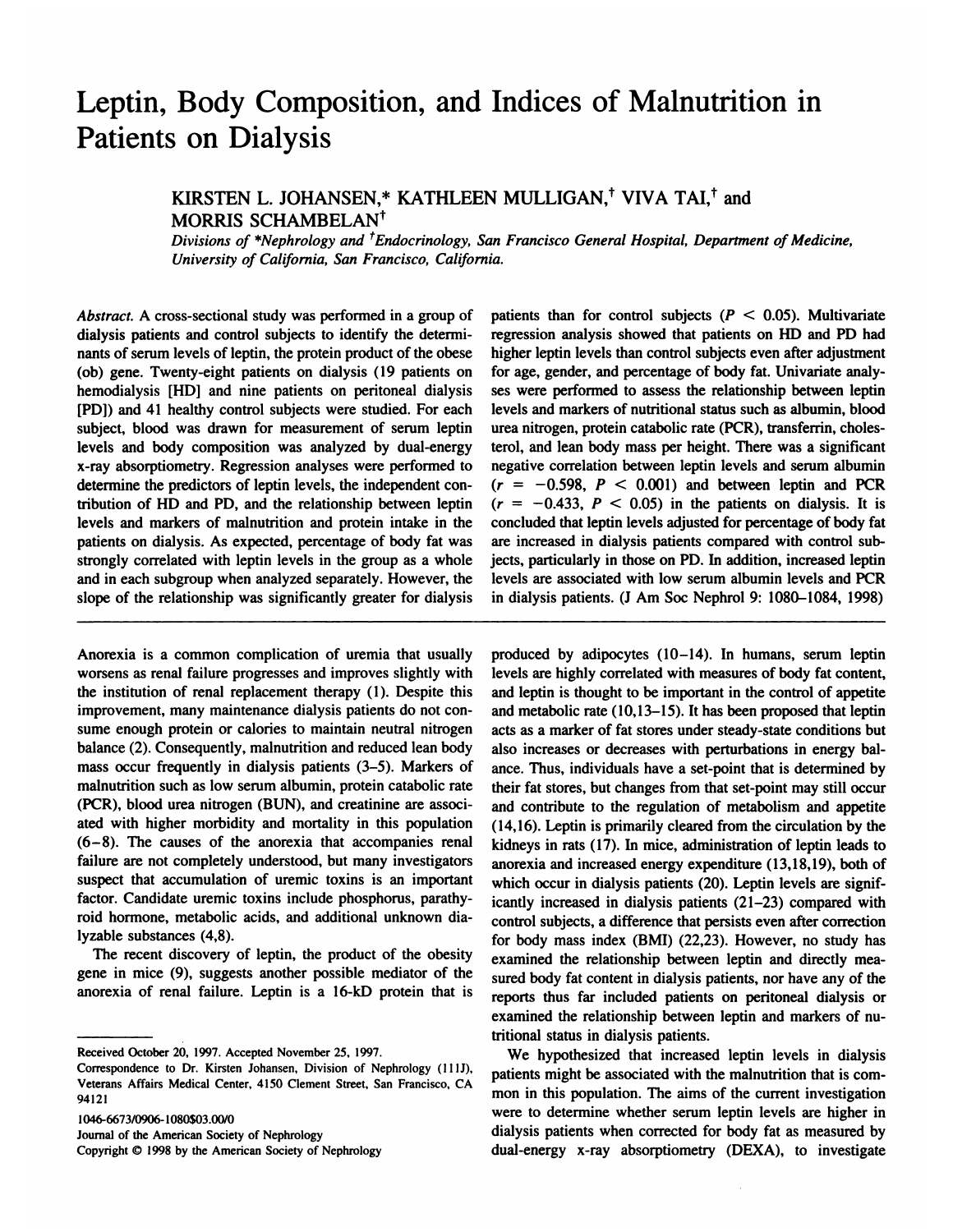whether leptin levels are different in patients on hemodialysis<br>(HD) or peritoneal dialysis (PD), and to evaluate whether whether leptin levels are different in patients on hemodialysis<br>(HD) or peritoneal dialysis (PD), and to evaluate whether<br>leptin levels correlate with indices of malnutrition in dialysis whether leptin levels are different in patients on hemodialysis (HD) or peritoneal dialysis (PD), and to evaluate whether leptin levels correlate with indices of malnutrition in dialysis patients. patients. whence repair levels are directer<br>(HD) or peritoneal dialysis (PI<br>leptin levels correlate with indic<br>patients.<br>**Materials and Methods**<br>*Patients* 

## *Patients*

**Saterials and Methods**<br>
Satients<br>
Twenty-eight maintenance dialysis patients and 41 healthy control<br>
Diects were recruited for the study. The dialysis group included 19 **Materials and Methods**<br>
Patients<br>
Twenty-eight maintenance dialysis patients and 41 healthy control<br>
subjects were recruited for the study. The dialysis group included 19<br>
patients on HD and nine patients on PD from the U Patients<br>
Twenty-eight maintenance dialysis patients and 41 healthy control<br>
subjects were recruited for the study. The dialysis group included 19<br>
patients on HD and nine patients on PD from the University of<br>
California I wenty-eight maintenance dialysis patents and 41 heating controls<br>subjects were recruited for the study. The dialysis group included 19<br>patients on HD and nine patients on PD from the University of<br>California Renal Center subjects were recruited for the study. The dialysis group included 19<br>patients on HD and nine patients on PD from the University of<br>California Renal Center at San Francisco General Hospital. Patients<br>were stable on dialysi patients on HD and line patients on HD from the University of<br>California Renal Center at San Francisco General Hospital. Patients<br>were stable on dialysis for at least 6 mo before study enrollment.<br>Patients on HD were dialy California Kellar Center at Sair Francisco General Hospital. Patients<br>
were stable on dialysis for at least 6 mo before study enrollment.<br>
Patients on HD were dialyzed three times per week using high-flux<br>
polysulfone mem rations on FiD were dialyzed three times per week using mgn-riux<br>polysulfone membranes (F-80, Fresenius, Bad Homburg, Germany)<br>with a minimum Kt/V of 1.0. Patients on PD had a minimum daily<br>Kt/V of 0.29. Patients were excl porysurione inembranes (r-oo, Fresenius, Bau Homourg, Germany)<br>with a minimum Kt/V of 1.0. Patients on PD had a minimum daily<br>Kt/V of 0.29. Patients were excluded if they were taking corticoste-<br>roids or if they had illnes With a minimum KUV of 1.0. Fatents on FD had a minimum darity<br>Kt/V of 0.29. Patients were excluded if they were taking corticoste-<br>roids or if they had illnesses other than end-stage renal disease that<br>could potentially ca Row of 0.25. I additioned in they were dating concesse-<br>roids or if they had illnesses other than end-stage renal disease that<br>could potentially cause anorexia or malnutrition, including infection<br>with HIV, malignancy, or

From potentially cause anotexta or manufactured, meridian precedent with HIV, malignancy, or bacterial infections requiring intravenous antibiotics within 3 mo before enrollment.<br>Healthy subjects were recruited from the co with HIV, malignancy, or bacterial infections requiring intravenous hoc antibiotics within 3 mo before enrollment.<br>
Healthy subjects were recruited from the community. The protocol ysis was approved by the Committee on Hum The General Clinical Research at the University<br>Manufoldes were recruited from the community. The protocol<br>was approved by the Committee on Human Research at the University<br>of California, San Francisco. All study procedure Francisco General Clinical Research<br>State General Clinical Research<br>Trancisco General Hospital.<br>Francisco General Hospital. of California, San<br>the General Clinia<br>Francisco General<br>*Study Protocol*<br>Blood was draw

European Clinical Research Center or the dialysis center at San<br>ancisco General Hospital.<br>
Udy Protocol<br>
Blood was drawn from patients on HD immediately before the first<br>
Ilysis session of the week after at least 4 h of fa Study Protocol<br>Blood was drawn from patients on HD immediately before the first<br>dialysis session of the week after at least 4 h of fasting. After clotting,<br>serum was separated and stored frozen at  $-20^{\circ}$ C until assayed Study Protocol<br>Blood was drawn from patients on HD immediately before the first<br>dialysis session of the week after at least 4 h of fasting. After clotting,<br>serum was separated and stored frozen at  $-20^{\circ}$ C until assayed Blood was drawn from patients on HD immediately before the f<br>dialysis session of the week after at least 4 h of fasting. After clotti<br>serum was separated and stored frozen at  $-20^{\circ}$ C until assayed<br>leptin levels. All sa Blood was drawn from patients on HD immediately before the first<br>dialysis session of the week after at least 4 h of fasting. After clotting,<br>serum was separated and stored frozen at  $-20^{\circ}$ C until assayed for<br>leptin lev maysis session of the week after at least  $4$  if of lasting. After clotting<br>serum was separated and stored frozen at  $-20^{\circ}$ C until assayed fo<br>leptin levels. All samples were analyzed in a single batch. Immediately afte serum was separated and stoted frozen at  $-20$  C until assayed for<br>leptin levels. All samples were analyzed in a single batch. Immedi-<br>ately after dialysis on the same day, height and weight were measured<br>while the patient repun revers. An samples were analyzed in a single backit. Initiated<br>ately after dialysis on the same day, height and weight were measure<br>while the patients were wearing only a hospital gown. Intraperitonea<br>fluid was drain

wine the patients were wearing only a hospital gown. Intrapertionear<br>fluid was drained from patients on PD before measurement of height,<br>weight, and body composition.<br>Body composition was measured using a Lunar model DPX d Find was drained from patients on FD before measurement of neight, be<br>weight, and body composition.<br>Body composition was measured using a Lunar model DPX dual-<br>energy x-ray absorptiometer (Madison, WI). This instrument sca body composition was measured using a Lunar model DPX dual-<br>energy x-ray absorptiometer (Madison, WI). This instrument scans<br>with x-ray sources that produce dual-energy photon beams. The ratio<br>of the mass attenuation coeff Body composition was ineasured using a Luita inoder Dr A dual-<br>energy x-ray absorptiometer (Madison, WI). This instrument scans<br>with x-ray sources that produce dual-energy photon beams. The ratio<br>of the mass attenuation co energy x-ray absorptioneter (wiadison, W1). This insulment scans<br>with x-ray sources that produce dual-energy photon beams. The ratio<br>of the mass attenuation coefficients of the two photon energies varies<br>in a linear manner of the mass attenuation coefficients of the two photon energies varies<br>in a linear manner with the proportions of lean and fat in soft tissue,<br>and the weights of fat and lean tissue are calculated from algebraic<br>equations equations using the known attenuation ratios for fat and lean.

Leptin and Nutrition in Dialysis Patients [1081]<br>albumin, BUN, creatinine, transferrin, and cholesterol, and to calcu-Leptin and Nutrition in Dialysis Patients<br>albumin, BUN, creatinine, transferrin, and cholesterol, and to calcu-<br>late PCR. PCR is an indirect measure of protein intake in dialysis<br>patients under steady-state conditions and albumin, BUN, creatinine, transferrin, and cholesterol, and to calculate PCR. PCR is an indirect measure of protein intake in dialysis patients under steady-state conditions and is calculated from dialysis urea removal and albumin, BUN, creatinine, transferrin, and cholesterol, and to calculate PCR. PCR is an indirect measure of protein intake in dialysis patients under steady-state conditions and is calculated from dialysis urea removal and

servel and serum leptin levels after an overnight fast. Body composition measure are removal and serum urea levels.<br>Control subjects and patients on PD had blood drawn to measure serum leptin levels after an overnight fast patients under steady-state conditions and is calculated from diarysis<br>urea removal and serum urea levels.<br>Control subjects and patients on PD had blood drawn to measure<br>serum leptin levels after an overnight fast. Body co The subjects and paties<br>Control subjects and paties<br>serum leptin levels after an<br>surements were performed in<br>as for the subjects on HD. Serum leptin was measured using a human leptin RIA kit (Lincontrolleptin was measured using a human leptin RIA kit (Lincontrolleptin RIA kit (Lincontrolleptin RIA kit (Lincontrolleptin RIA kit (Lincontrolleptin RIA kit (Li

### *Assays*

Assays<br>
Serum leptin was measured using a human leptin RIA kit (Linco<br>
Research, St. Charles, MO) that has been characterized previously<br>
(24). The lower limit of detection of the assay is 0.5 ng/ml. Duplicate<br>
analyses we Serum leptin was measured using a human leptin RIA kit (Linco Research, St. Charles, MO) that has been characterized previously (24). The lower limit of detection of the assay is 0.5 ng/ml. Duplicate analyses were performe Setum lepun was in<br>Research, St. Charles,<br>(24). The lower limit of<br>analyses were perform<br>used for data analysis. (24). The lower limit of d<br>analyses were performed<br>used for data analysis.<br>*Statistical Analyses*<br>Characteristics of the g

ed for data analysis.<br>
atistical Analyses<br>
Characteristics of the groups were compared by ANOVA with *post*<br>
c Scheffé tests. A *t* test was used to compare the slopes of the *Statistical Analyses*<br>Characteristics of the groups were compared by ANOVA with *post*<br>*hoc* Scheffé tests. A *t* test was used to compare the slopes of the<br>correlations between percentage of fat and leptin in patients o Statistical Analyses<br>Characteristics of the groups were compared by ANOVA with pos<br>hoc Scheffé tests. A t test was used to compare the slopes of the<br>correlations between percentage of fat and leptin in patients on dial-<br>ys Characteristics of the groups were compared by ANOVA with *post*<br>hoc Scheffé tests. A t test was used to compare the slopes of the<br>correlations between percentage of fat and leptin in patients on dial-<br>ysis and control sub hoc Scheffé tests. A  $t$  test was used to compare the slopes of the correlations between percentage of fat and leptin in patients on dialysis and control subjects. Multiple regression analysis was performed using the natu the relationship between percentage of fat and leptin in patients on dialysis and control subjects. Multiple regression analysis was performed using the natural logarithm of leptin as the dependent variable because the re Linearions between percentage of fat and lepth in patients on dia-<br>ysis and control subjects. Multiple regression analysis was performed<br>using the natural logarithm of leptin as the dependent variable because<br>the relations body fat by DEXA, and HD and PD status as indicator variable because<br>the relationship between percentage of body fat and leptin is not<br>linear. Independent variables included age, gender, percentage of<br>body fat by DEXA, and lations, and HD and PD status and lepth is<br>linear. Independent variables included age, gender, percentage<br>body fat by DEXA, and HD and PD status as indicator variab.<br>Univariate correlations were performed using Spearman ra meal. Intepertient variables included age, gender, percentage of<br>body fat by DEXA, and HD and PD status as indicator variables.<br>Univariate correlations were performed using Spearman rank corre-<br>lations, because leptin leve body fat by f<br>Univariate co<br>lations, becau<br>tations were p<br>Tulsa, OK).

## **Results**

Tulsa, OK).<br> **Results**<br>
The characteristics of the study population are summarized<br>
in Table 1. Patients on HD were older and were more likely to **in Table 1.** Patients of the study population are summarized<br>in Table 1. Patients on HD were older and were more likely to<br>be men than control subjects and those on PD. The PD group **Results**<br>The characteristics of the study population are summarized<br>in Table 1. Patients on HD were older and were more likely to<br>be men than control subjects and those on PD. The PD group<br>had significantly higher BMI tha The characteristics of the study population are summarized<br>in Table 1. Patients on HD were older and were more likely to<br>be men than control subjects and those on PD. The PD group<br>had significantly higher BMI than the cont In Table 1. Patients on HD were older and were more likely to<br>be men than control subjects and those on PD. The PD group<br>had significantly higher BMI than the control and HD groups,<br>and patients on HD had less body fat tha In Table 1. Patients on HD were offer and were infore interprioted by the men than control subjects and those on PD. The PD group had significantly higher BMI than the control and HD groups, and patients on HD had less bod had significantly higher BMI than the control and HD groups, and patients on HD had less body fat than control subjects.<br>Mean serum leptin concentration was significantly higher in the PD group than in either of the other In significantly ingher BMI than the control and HD groups<br>d patients on HD had less body fat than control subjects<br>ean serum leptin concentration was significantly higher is<br>PD group than in either of the other two groups

in a linear manner with the proportions of lean and fat in soft tissue,<br>and the weights of fat and lean tissue are calculated from algebraic<br>equations using the known attenuation ratios for fat and lean.<br>Patients on dialys and patients on HD had less body fat than control subjects.<br>Mean serum leptin concentration was significantly higher in<br>the PD group than in either of the other two groups.<br>Figure 1 shows the relationship between the natur the PD group than in either of the other two groups.<br>
Figure 1 shows the relationship between the natural loga-<br>
rithm of leptin and percentage of body fat for patients on<br>
dialysis and control subjects and illustrates tha

|  | Table 1. Characteristics of study population <sup>a</sup> |  |  |
|--|-----------------------------------------------------------|--|--|
|  |                                                           |  |  |

| Variable                                                                                                                                                                                                                                                                                                                  | Control          | HD                                                                                                                                     | <b>PD</b>                   |
|---------------------------------------------------------------------------------------------------------------------------------------------------------------------------------------------------------------------------------------------------------------------------------------------------------------------------|------------------|----------------------------------------------------------------------------------------------------------------------------------------|-----------------------------|
| Age $(yr)$                                                                                                                                                                                                                                                                                                                | $36 \pm 10$      | $48 \pm 12^{b}$                                                                                                                        | $43 \pm 15$                 |
| Gender (M/F)                                                                                                                                                                                                                                                                                                              | 21/20            | 17/2 <sup>c</sup>                                                                                                                      | 5/4                         |
| Percentage of body fat <sup>d</sup>                                                                                                                                                                                                                                                                                       | $26.4 \pm 8.8$   | $20.0 \pm 9.7^{\rm b}$                                                                                                                 | $28.1 \pm 9.9$              |
| BMI $(kg/m2)$                                                                                                                                                                                                                                                                                                             | $23.5 \pm 3.3$   | $23.4 \pm 3.1$                                                                                                                         | $30.9 \pm 9.3$ <sup>c</sup> |
| LBM/height $(g/m)$                                                                                                                                                                                                                                                                                                        | $27.8 \pm 5.6$   | $29.2 \pm 4.2$                                                                                                                         | $32.5 \pm 5.0$              |
| Leptin $(ng/ml)^c$                                                                                                                                                                                                                                                                                                        | 5.4; 1.1 to 19.3 | 3.5; 0.8 to $156$                                                                                                                      | 10.5; 3.3 to $266^{\circ}$  |
| <sup>a</sup> HD, hemodialysis; PD, peritoneal dialysis; BMI, body mass index; LBM, lean body mass.<br>$\Delta P$ < 0.05, significant compared with control group.<br>$\degree P$ < 0.05, significant compared with both other groups.<br><sup>d</sup> Body fat and LBM were measured by dual-energy x-ray absorptiometry. |                  | "Leptin levels are reported as median and range because the data are not normally distributed; other continuous variables are reported |                             |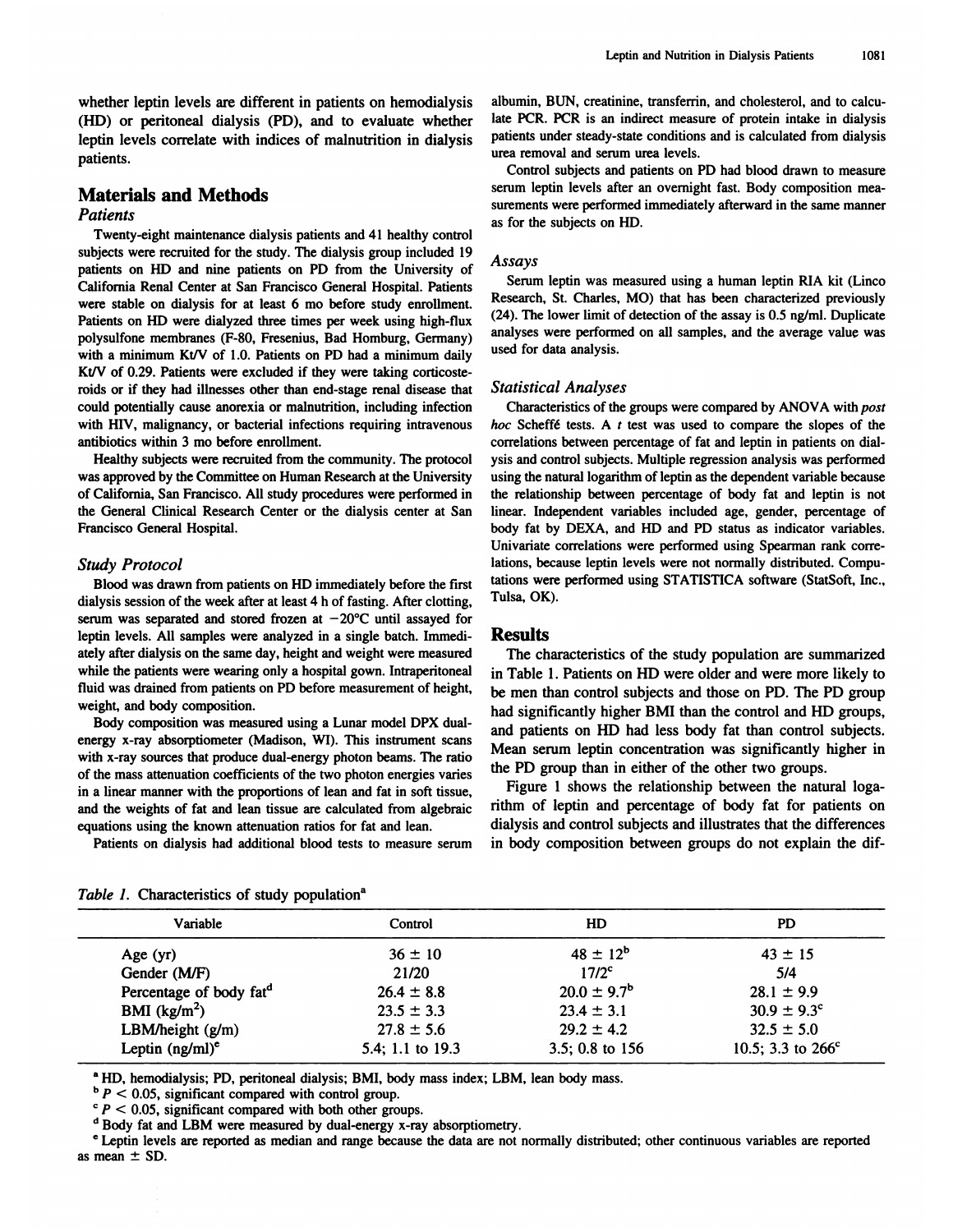

10 20 30 40 50<br>
% Fat, by DEXA<br>
Figure 1. Relationship between percentage of body fat and leptin<br>
levels. Leptin is depicted as the natural logarithm of serum leptin,<br>
because the relationship between percentage of body fa % Fat, by DEXA<br>
Figure 1. Relationship between percentage of body fat and leptin<br>
levels. Leptin is depicted as the natural logarithm of serum leptin,<br>
because the relationship between percentage of body fat and leptin<br>
le *Higure 1.* Kelationship between percentage of body fat and lepth levels. Leptin is depicted as the natural logarithm of serum leptin, because the relationship between percentage of body fat and leptin level is not linear. patients. The dashed line shows the relationship between percentage of body fat and leptin<br>level is not linear. Open circles, control subjects; filled squares,<br>hemodialysis (HD) patients; filled triangles, peritoneal dialy level is not linear. Open circles, control subjects; filled squares, hemodialysis (HD) patients; filled triangles, peritoneal dialysis (PD) patients. The dashed line shows the regression for the control subjects, and the s of the regression for dialysis subjects is significantly greater than for mortality in dialysis patients. There was a negative correlation control subjects  $(0.124 \text{ versus } 0.072; P \le 0.05)$ . patients. The dashed line shows the regression for the control subjects,

for the regression for diarysis subjects is significantly greater than for the control subjects (0.124 versus 0.072;  $P < 0.05$ ).<br>
in<br>
ferences in leptin levels. Body fat was a strong predictor of colleptin levels in both ferences in leptin levels. Body fat was a strong predictor of<br>leptin levels in both groups, but the slope of the relationship<br>was significantly greater for dialysis patients than for control ferences in leptin levels. Body fat was a strong predictor of leptin levels in both groups, but the slope of the relationship was significantly greater for dialysis patients than for control subjects ( $P < 0.05$ ). subjects  $(P < 0.05)$ . leptin levels in both groups, but the slope of the relationship levels, although not all reached statistical significance. There was significantly greater for dialysis patients than for control was no association between

EVEN IN OOUT groups, but the stope of the relationship<br>was significantly greater for dialysis patients than for control<br>subjects ( $P < 0.05$ ).<br>Multiple regression analysis was performed to assess the<br>independent contributi was significantly greater for diarysis patients than for control<br>subjects  $(P < 0.05)$ .<br>Multiple regression analysis was performed to assess the<br>independent contribution of HD and PD to leptin levels while<br>adjusting simulta Subjects  $(r \le 0.05)$ .<br>
Multiple regression analysis was performed to assess the<br>
independent contribution of HD and PD to leptin levels while<br>
adjusting simultaneously for clinically significant variables.<br>
The results ar Solution analysis was performed to assess the<br>independent contribution of HD and PD to leptin levels while<br>adjusting simultaneously for clinically significant variables.<br>The results are shown in Table 2. The natural logari adjusting simultaneously for clinically significant variables. The results of the present study confirm recent reports that<br>The results are shown in Table 2. The natural logarithm of the leptin levels are significantly inc model because the relationship between percentage of body fat<br>Table 2. Predictors of leptin levels

and serum leptin level was not linear. Age, HD, PD, and<br>percentage of body fat were significant predictors of leptin **A**<br> **A** percentage of body fat were significant predictors of leptin<br>
levels in this model. As shown in Table 2, each 1% increase in and serum leptin level was not linear. Age, HD, PD, and<br>percentage of body fat were significant predictors of leptin<br>levels in this model. As shown in Table 2, each 1% increase in<br>body fat was associated with a 9.3% increa and serum leptin level was not linear. Age, HD, PD, and percentage of body fat were significant predictors of leptin levels in this model. As shown in Table 2, each 1% increase in body fat was associated with a 9.3% increa and serum repun rever was not mear. Age, HD, FD, and<br>percentage of body fat were significant predictors of leptin<br>levels in this model. As shown in Table 2, each 1% increase in<br>body fat was associated with a 9.3% increase levels in this model. As shown in Table 2, each 1% increase in body fat was associated with a 9.3% increase in leptin level.<br>After adjustment for the other variables in the model, HD<br>status was associated with a 92% increa different groups were identified as outliers, but when the analysis was associated with a 92% increase in leptin level, and PD was associated with a 400% increase. Two data points from different groups were identified as status was associated with a 92% increase in leptin level, and<br>PD was associated with a 400% increase. Two data points from<br>different groups were identified as outliers, but when the<br>analysis was repeated excluding these s PD was associated with a 400% increase. Two data points from<br>different groups were identified as outliers, but when the<br>analysis was repeated excluding these subjects, the results were<br>unchanged with the exception that the analysis was repeated excluding these subjects, the results were<br>unchanged with the exception that the relationship between age<br>and leptin level was no longer statistically significant. Figure 2<br>is a plot of the leptin le anarysis was repeated excluding these subjects, the results were<br>unchanged with the exception that the relationship between age<br>and leptin level was no longer statistically significant. Figure 2<br>is a plot of the leptin le and leptin level was no longer statistically significant. Figure 2<br>is a plot of the leptin levels predicted by the model against the<br>actual leptin levels observed. Overall, the model had an  $r^2$  of<br>0.771, and the residua and leptin lever was no longer statistically significant. Figure 2<br>is a plot of the leptin levels predicted by the model against the<br>actual leptin levels observed. Overall, the model had an  $r^2$  of<br>0.771, and the residua actual leptin levels observed. Overall, the model had an  $r^2$  of 0.771, and the residuals were normally distributed. Thus, taken together, age, gender, percentage of body fat, and type of dialysis explained 77.1% of the The determine whether leptin levels were associated with determine whether leptin levels were associated with tritional status in patients on dialysis, univariate analyses

nutritional status in patients on dialysis explained 77.1% of the variability in leptin levels in these subjects.<br>To determine whether leptin levels were associated with nutritional status in patients on dialysis, univaria To determine whether leptin levels were associated with nutritional status in patients on dialysis, univariate analyses were performed between leptin levels and laboratory markers of nutritional status in these patients. S nutritional status in patients on dialysis, univariate analyses<br>were performed between leptin levels and laboratory markers<br>of nutritional status in these patients. Separate analyses were<br>performed for patients on HD and f muritional status in patients on diarysis, univariate analyses<br>were performed between leptin levels and laboratory markers<br>of nutritional status in these patients. Separate analyses were<br>performed for patients on HD and fo were performed between repun fevers and faboratory markers<br>of nutritional status in these patients. Separate analyses were<br>performed for patients on HD and for all patients on dialysis<br>because of the possibility that dialy performed for patients on HD and for all patients on dialysis<br>because of the possibility that dialysis modality could be a<br>confounding factor. Results are summarized in Table 3. As in<br>subjects with normal renal function, l confounding factor. Results are summarized in Table 3. As in subjects with normal renal function, leptin levels were highly correlated with percentage of body fat in patients on dialysis. In addition, leptin levels were ne comounting factor. Results are summarized in Table 5. As in<br>subjects with normal renal function, leptin levels were highly<br>correlated with percentage of body fat in patients on dialysis.<br>In addition, leptin levels were neg subjects with normal renal function, leptin levels were mighty<br>correlated with percentage of body fat in patients on dialysis.<br>In addition, leptin levels were negatively correlated with serum<br>albumin, the strongest nutriti correlated with percentage of body fat in patients on diarysis.<br>In addition, leptin levels were negatively correlated with serum<br>albumin, the strongest nutritional predictor of morbidity and<br>mortality in dialysis patients. in addition, tepth levels were negatively correlated with serum<br>albumin, the strongest nutritional predictor of morbidity and<br>mortality in dialysis patients. There was a negative correlation<br>between leptin levels and PCR t abumin, the strongest nutritional predictor of morbidity and<br>mortality in dialysis patients. There was a negative correlation<br>between leptin levels and PCR that was statistically significant<br>in the group of dialysis patien between leptin levels and PCR that was statistically significant<br>in the group of dialysis patients as a whole, although not in the<br>patients on HD when considered alone. In addition, BUN,<br>creatinine, and transferrin had neg In the group of dialysis patients as a whole, atmough not in the<br>patients on HD when considered alone. In addition, BUN,<br>creatinine, and transferrin had negative correlations with leptin<br>levels, although not all reached st patients on HD when conside<br>creatinine, and transferrin had n<br>levels, although not all reached<br>was no association between ch<br>height and leptin (not shown). was no association between cholesterol or lean body mass per<br>height and leptin (not shown).<br>**Discussion**<br>The results of the present study confirm recent reports that<br>leptin levels are significantly increased in dialysis pa 0 10 20 30 40 50 were performed between leptin levels and laboratory markers<br>
<sup>7</sup> Figure 1. Relationship between percentage of body fat and leptin<br> *Figure 1.* Relationship between percentage of body fat and leptin<br>
levels

## **Discussion**

Discussion<br>The results of the present study confirm recent reports that<br>leptin levels are significantly increased in dialysis patients<br>compared to control subjects with normal renal function when **Discussion**<br>The results of the present study confirm recent reports that<br>leptin levels are significantly increased in dialysis patients<br>compared to control subjects with normal renal function when<br>corrected for body compo **CONSEGENDER**<br>The results of the present study confirm recent reports that<br>leptin levels are significantly increased in dialysis patients<br>compared to control subjects with normal renal function when<br>corrected for body comp

| Variable                | Regression<br>Coefficient <sup>a</sup> | <b>SEM</b> | P Value | % Change in Leptin<br>Level per Unit<br>Change in Predictor<br>Variable |
|-------------------------|----------------------------------------|------------|---------|-------------------------------------------------------------------------|
| Age                     | $-0.014$                               | 0.007      | 0.043   | $-1%$                                                                   |
| Gender                  | 0.172                                  | 0.187      | 0.363   | 19%                                                                     |
| Percentage of body fatb | 0.089                                  | 0.010      | < 0.001 | 9.3%                                                                    |
| HD                      | 0.652                                  | 0.190      | 0.001   | 92%                                                                     |
| PD                      | 1.618                                  | 0.214      | < 0.001 | 400%                                                                    |

<sup>a</sup> Dependent variable is natural logarithm of serum leptin concentration.

**<sup>b</sup>** Percentage of body fat was measured by dual-energy x-ray absorptiometry.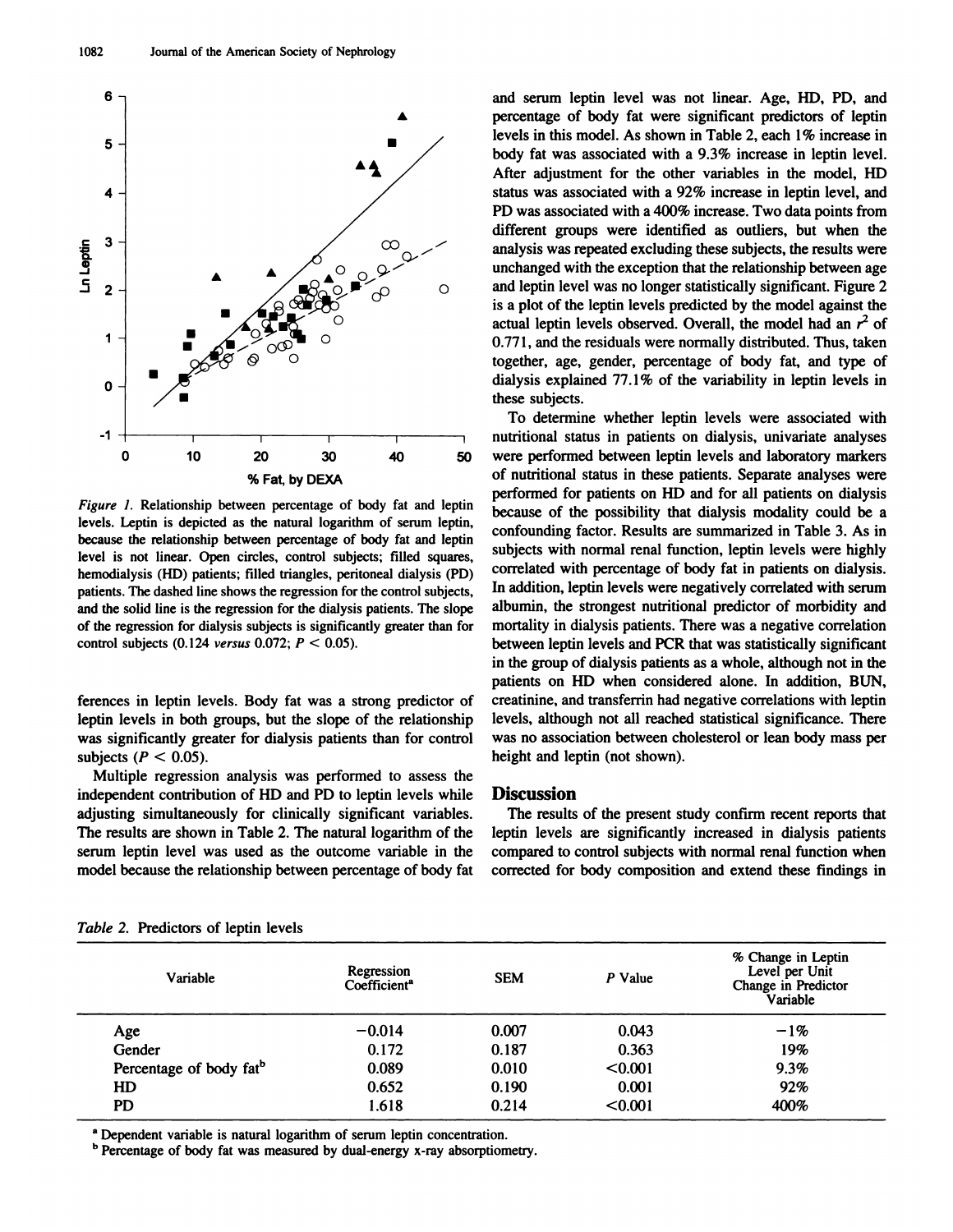

expressed as the natural logarithm of serum leptin concentration. The predictor variables included in the model were age, gender, percent-**Predicted**<br>Figure 2. Predicted versus observed leptin levels. Leptin levels<br>expressed as the natural logarithm of serum leptin concentration. 1<br>predictor variables included in the model were age, gender, perce<br>age of body Figure 2. Predicted versus observed leptin levels. Leptin levels are expressed as the natural logarithm of serum leptin concentration. The predictor variables included in the model were age, gender, percentage of body fat *Figure 2.* Freunded *Versus* observed repun revers. Lepun revers are expressed as the natural logarithm of serum leptin concentration. The predictor variables included in the model were age, gender, percentage of body fa expressed as the natural logarithm of serum lepth concentration. The predictor variables included in the model were age, gender, percent-<br>age of body fat by dual-energy x-ray absorptiometry, being on HD,<br>and being on PD. age of body fat by dual-energy x-ray absorptiometry, being on HD, and being on PD. Overall, the model had an  $r^2$  of 0.771 and thus explained 77.1% of the variability of the natural logarithm of the serum leptin concentr

serum leptin concentration.<br>
serum leptin concentration.<br>  $\frac{1}{1}$ <br>
several ways. In our analysis, leptin levels were adjusted for  $\frac{1}{1}$ <br>
percentage of body fat as measured by DEXA rather than BMI. several ways. In our analysis, leptin levels were adjusted for<br>percentage of body fat as measured by DEXA rather than BMI.<br>In previous analyses, BMI was used when comparing dialysis Several ways. In our analysis, leptin levels were adjusted for<br>percentage of body fat as measured by DEXA rather than BMI.<br>In previous analyses, BMI was used when comparing dialysis<br>patients with control subjects (22,23). several ways. In our analysis, leptin levels were adjusted for<br>percentage of body fat as measured by DEXA rather than BMI.<br>In previous analyses, BMI was used when comparing dialysis<br>patients with control subjects (22,23). several ways. In our analysis, leptin levels were adjusted for the<br>percentage of body fat as measured by DEXA rather than BMI. Was<br>In previous analyses, BMI was used when comparing dialysis is a<br>patients with control subje percentage of body fat as ineasured by DEAA rather than BMI.<br>In previous analyses, BMI was used when comparing dialysis<br>patients with control subjects (22,23). However, BMI does not<br>measure body fat directly and may not be In previous analyses, BMI was used when comparing dialysis<br>patients with control subjects (22,23). However, BMI does not<br>measure body fat directly and may not be comparable in<br>dialysis patients and healthy individuals beca patients with control subjects  $(22,25)$ . However, BMI does not<br>measure body fat directly and may not be comparable in<br>dialysis patients and healthy individuals because there is evi-<br>dence that dialysis patients have decr measure body fat directly and may not be comparable in the dialysis patients and healthy individuals because there is evidence that dialysis patients have decreased lean body mass discompared with control subjects (5). The dence that dialysis patients have decreased lean body mass dial<br>compared with control subjects (5). Therefore, correcting for The<br>BMI alone does not rule out the possibility that increased leptin asso<br>levels in dialysis pa compared with control subjects (5). Therefore, correcting for<br>
BMI alone does not rule out the possibility that increased leptin<br>
associated with poor nutritional status. However, it cannot be<br>
levels in dialysis patients

Leptin and Nutrition in Dialysis Patients 1083<br>patients (5,25–27), and the current results indicate that leptin<br>levels are increased in dialysis patients compared with control Leptin and Nutrition in Dialysis Patients<br>
patients (5,25–27), and the current results indicate that leptin<br>
levels are increased in dialysis patients compared with control<br>
subjects even when adjusted for percentage of bo patients (5,25–27), and the current results indicate that leptin<br>levels are increased in dialysis patients compared with control<br>subjects even when adjusted for percentage of body fat by<br>DEXA. DEXA.<br>Leptin levels are considerably higher in patients on PD than Leptin levels are increased in dialysis patients compared with control<br>bjects even when adjusted for percentage of body fat by<br>EXA.<br>Leptin levels are considerably higher in patients on PD than<br>patients on HD or subjects wi

<sup>2</sup> <sup>-2</sup> -1 0 <sup>1</sup> <sup>2</sup> <sup>3</sup> <sup>4</sup> <sup>5</sup> <sup>high leptin levels in humans (29–31). In a recent study, Segal *et al.* (29) showed that the increased leptin levels seen in *Predicted insulin-resistant subjects are independent of body </sup>* subjects even when adjusted for percentage of body fat by DEXA.<br>Leptin levels are considerably higher in patients on PD than<br>in patients on HD or subjects with normal renal function after<br>correcting for other predictors of in patients on HD or subjects with normal renal function after correcting for other predictors of leptin levels, including per-<br>centage of body fat, age, and gender. There was no difference Leptin levels are considerably higher in patients on PD than<br>in patients on HD or subjects with normal renal function after<br>correcting for other predictors of leptin levels, including per-<br>centage of body fat, age, and gen in patients on HD or subjects with normal renal function after correcting for other predictors of leptin levels, including percentage of body fat, age, and gender. There was no difference in residual renal function or time conceting for other predictors of reptin revers, including per-<br>centage of body fat, age, and gender. There was no difference<br>in residual renal function or time on dialysis between the<br>patients on PD and HD in the study, s in residual renal function or time on dialysis between the patients on PD and HD in the study, so it seems unlikely that differing renal excretion rates account for the higher leptin levels in patients on PD. It is possibl In residuar renar function of time of diarysis between the<br>patients on PD and HD in the study, so it seems unlikely that<br>differing remal excretion rates account for the higher leptin<br>levels in patients on PD. It is possibl differing renal excretion rates account for the higher leptin<br>levels in patients on PD. It is possible that high-flux HD more<br>efficiently removes leptin than PD, but leptin levels do not<br>decline after dialysis with modifie levels in patients on PD. It is possible that high-flux HD more efficiently removes leptin than PD, but leptin levels do not decline after dialysis with modified cellulosic membranes (23). Another possibility is that patie emeterity removes reptin than 1 D, out reptin levels do not<br>decline after dialysis with modified cellulosic membranes (23).<br>Another possibility is that patients on PD produce more leptin<br>than those on HD. Patients on HD (2 Another possibility is that patients on PD produce more leptin<br>than those on HD. Patients on PD have higher glucose and<br>insulin levels than patients on HD (28), and there are many<br>reports that link hyperinsulinemia and in than those on HD. Patients on PD have higher glucose and<br>insulin levels than patients on HD (28), and there are many<br>reports that link hyperinsulinemia and insulin resistance with<br>high leptin levels in humans (29–31). In insulin levels than patients on HD (28), and there are many<br>reports that link hyperinsulinemia and insulin resistance with<br>high leptin levels in humans (29–31). In a recent study, Segal<br>*et al.* (29) showed that the increa reports that link hyperinsulinemia and insulin resistance with<br>high leptin levels in humans (29–31). In a recent study, Segal<br>et al. (29) showed that the increased leptin levels seen in<br>insulin-resistant subjects are indep Perhaps that the hypermoducinal and insum resistance whith<br>high leptin levels in humans (29–31). In a recent study, Segal<br>et al. (29) showed that the increased leptin levels seen in<br>insulin-resistant subjects are independe et al. (29) showed that the increased leptin levels seen in<br>insulin-resistant subjects are independent of body fat content.<br>Perhaps the continual glucose absorption and increased insulin<br>levels lead to increased leptin pro

To assess whether increased leptin levels are associated with an<br>orexia or malnutrition in patients on HD, the correlation msum-resistant stopens are intependent of body fat content.<br>Perhaps the continual glucose absorption and increased insulin<br>levels lead to increased leptin production in patients on PD.<br>To assess whether increased leptin le between leptin levels and increased insult<br>levels lead to increased leptin production in patients on PD.<br>To assess whether increased leptin levels are associated wit<br>anorexia or malnutrition in patients on HD, the correlat To assess whether increased leptin levels are associated with<br>anorexia or malnutrition in patients on HD, the correlation<br>between leptin levels and laboratory markers of malnutrition,<br>including serum albumin, PCR, BUN, cre Molecular of manufactured in patients on TD, the correlation<br>between leptin levels and laboratory markers of malnutrition,<br>including serum albumin, PCR, BUN, creatinine, lean body<br>mass per height, transferrin, and choleste including serum albumin, PCR, BUN, creatinine, lean body mass per height, transferrin, and cholesterol, was examined.<br>Low serum albumin is the strongest nutritional predictor of morbidity and mortality in dialysis patients mass per height, transferrin, and cholesterol, was examined.<br>Low serum albumin is the strongest nutritional predictor of morbidity and mortality in dialysis patients, and serum albumin<br>was negatively correlated with leptin Low serum albumin is the strongest nutritional predictor of morbidity and mortality in dialysis patients, and serum albumin was negatively correlated with leptin levels in this study. PCR is an indirect measure of protein morbidity and mortality in dialysis patients, and serum albumin<br>was negatively correlated with leptin levels in this study. PCR<br>is an indirect measure of protein intake in dialysis patients in<br>steady-state conditions that was negatively correlated with leptin levels in this study. PCR<br>is an indirect measure of protein intake in dialysis patients in<br>steady-state conditions that is based on urea generation. Low<br>levels are associated with incr is an indirect measure of protein intake in dialysis patients in steady-state conditions that is based on urea generation. Low levels are associated with increased morbidity and mortality (6). PCR was negatively correlated steady-state conditions that is based on urea generation. Low<br>levels are associated with increased morbidity and mortality<br>(6). PCR was negatively correlated with leptin levels when al<br>dialysis patients were considered tog levels are associated with increased morbidity and mortality (6). PCR was negatively correlated with leptin levels when all dialysis patients were considered together, as was transferrin. (6). PCR was negatively correlated with leptin levels when all<br>dialysis patients were considered together, as was transferrin.<br>These data suggest that high leptin levels in these patients are<br>associated with poor nutrition (o). I CK was hegatively concluded what heptin levels when all<br>dialysis patients were considered together, as was transferrin.<br>These data suggest that high leptin levels in these patients are<br>associated with poor nutrition these data suggest that high leptin levels in these patients are<br>associated with poor nutritional status. However, it cannot be<br>determined from this study whether increased leptin levels lead<br>to decreased nutritional intak First data suggest that high reptin levels in these patients are<br>associated with poor nutritional status. However, it cannot be<br>determined from this study whether increased leptin levels lead<br>to decreased nutritional intak

| Table 3. Univariate correlations between serum leptin levels and indices of nutritional status in HD patients <sup>a</sup> |                    |           |                              |          |
|----------------------------------------------------------------------------------------------------------------------------|--------------------|-----------|------------------------------|----------|
| Variable                                                                                                                   | <b>HD</b> Patients |           | <b>All Dialysis Patients</b> |          |
|                                                                                                                            |                    | $P$ Value |                              | P Value  |
| <b>Albumin</b>                                                                                                             | $-0.557$           | 0.013     | $-0.598$                     | 0.0008   |
| <b>PCR</b>                                                                                                                 | $-0.450$           | 0.061     | $-0.433$                     | 0.039    |
| <b>BUN</b>                                                                                                                 | $-0.411$           | 0.081     | $NA^b$                       |          |
| Creatinine                                                                                                                 | $-0.404$           | 0.086     | NA <sup>b</sup>              |          |
| <b>Transferrin</b>                                                                                                         | $-0.396$           | 0.104     | $-0.433$                     | 0.0122   |
| Percentage of body fat                                                                                                     | 0.848              | < 0.0001  | 0.816                        | < 0.0001 |

**a PCR**, protein catabolic rate; BUN, blood urea nitrogen.<br>**b** Not analyzed because BUN and creatinine are not comparable between HD and PD patients.